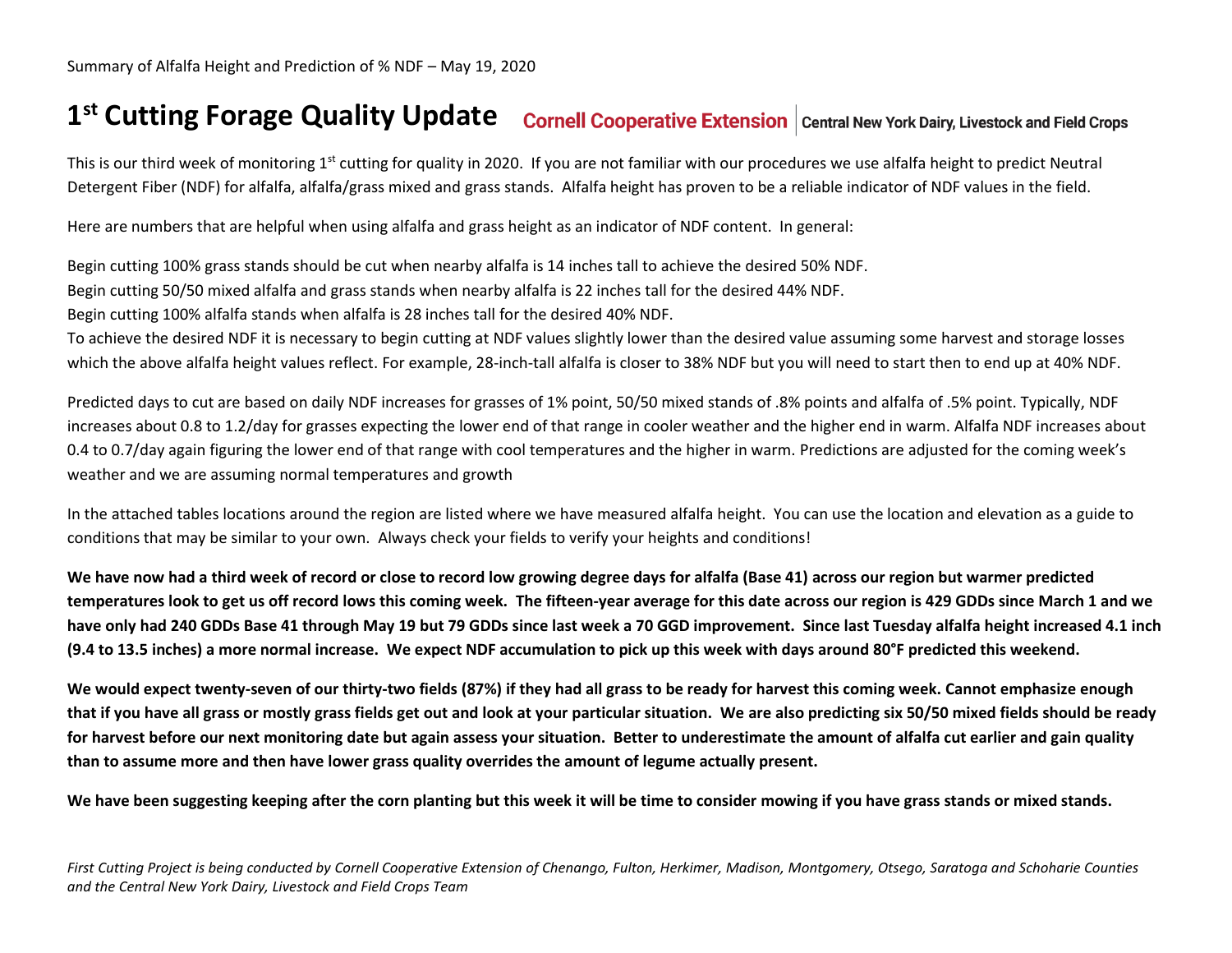## Summary of Alfalfa Height and Prediction of % NDF – May 19, 2020

| County          | Town              | Road Name              | Elevation | Alfalfa<br>Height<br>Inches | Predicted<br>Grass<br>% NDF | Predicted<br>50/50 Mix<br>% NDF | Predicted<br>Alfalfa<br>% NDF | Predicted<br>Date to<br><b>Cut Grass</b> | Predicted<br>Date to<br>Cut Mix | Predicted<br>Date to<br>Cut Alfalfa |
|-----------------|-------------------|------------------------|-----------|-----------------------------|-----------------------------|---------------------------------|-------------------------------|------------------------------------------|---------------------------------|-------------------------------------|
| Chenango        | Bainbridge        | Ives Settlement Road   | 1650      | 9                           | Too Early                   | Too Early                       | <b>Too Early</b>              | <b>Too Early</b>                         | <b>Too Early</b>                | Too Early                           |
| Chenango        | Greene            | County Road 32         | 950       | 16                          | 50.8                        | 38.0                            | 29.6                          | 5/18/20                                  | 5/26/20                         | 6/4/20                              |
| Chenango        | New Berlin        | State Route 8          | 1065      | 15                          | 50.0                        | 37.1                            | 28.9                          | 5/19/20                                  | 5/27/20                         | 6/6/20                              |
| Chenango        | Smyrna            | County Road 20         | 1190      | 13                          | 48.2                        | 35.4                            | 27.5                          | 5/20/20                                  | 5/29/20                         | 6/9/20                              |
| Fulton          | Johnstown         | State Route 67         | 715       | 13                          | 48.2                        | 35.4                            | 27.5                          | 5/20/20                                  | 5/29/20                         | 6/9/20                              |
| Herkimer        | Columbia          | Dugan Road             | 1559      | 11                          | 46.5                        | 33.7                            | 26.1                          | 5/22/20                                  | 5/31/20                         | 6/11/20                             |
| <b>Herkimer</b> | Columbia          | McKoons Road           | 1450      | 9                           | Too Early                   | <b>Too Early</b>                | <b>Too Early</b>              | <b>Too Early</b>                         | Too Early                       | Too Early                           |
| Herkimer        | Danube            | <b>Bellinger Road</b>  | 902       | 12                          | 47.4                        | 34.5                            | 26.8                          | 5/21/20                                  | 5/30/20                         | 6/10/20                             |
| Herkimer        | Danube            | Newville Road          | 740       | 11                          | 46.5                        | 33.7                            | 26.1                          | 5/22/20                                  | 5/31/20                         | 6/11/20                             |
| Herkimer        | Danube            | State Route 5S         | 437       | 14                          | 49.1                        | 36.3                            | 28.2                          | 5/19/20                                  | 5/28/20                         | 6/7/20                              |
| Madison         | <b>Brookfield</b> | Furman Mills Road      | 1350      | 8                           | Too Early                   | Too Early                       | Too Early                     | Too Early                                | Too Early                       | Too Early                           |
| Madison         | Fenner            | Nelson Road            | 1470      | 10                          | 45.6                        | 32.8                            | 25.4                          | 5/23/20                                  | 6/2/20                          | 6/13/20                             |
| Madison         | Hamilton          | State Route 12         | 1210      | 14                          | 49.1                        | 36.3                            | 28.2                          | 5/19/20                                  | 5/28/20                         | 6/7/20                              |
| Madison         | Oneida            | Middle Road            | 565       | 13                          | 48.2                        | 35.4                            | 27.5                          | 5/20/20                                  | 5/29/20                         | 6/9/20                              |
| Madison         | Sullivan          | Ridge Road             | 973       | 12                          | 47.4                        | 34.5                            | 26.8                          | 5/21/20                                  | 5/30/20                         | 6/10/20                             |
| Montgomery      | Amsterdam         | Swart Hill Road        | 545       | 19                          | 53.4                        | 40.6                            | 31.6                          | 5/15/20                                  | 5/23/20                         | 5/31/20                             |
| Montgomery      | Florida           | <b>Cemetary Street</b> | 550       | 15                          | 50.0                        | 37.1                            | 28.9                          | 5/19/20                                  | 5/27/20                         | 6/6/20                              |
| Montgomery      | Glen              | Van Epps Rd            | 522       | 15                          | 50.0                        | 37.1                            | 28.9                          | 5/19/20                                  | 5/27/20                         | 6/6/20                              |
| Montgomery      | Minden            | Airport Road           | 666       | 9                           | Too Early                   | <b>Too Early</b>                | Too Early                     | <b>Too Early</b>                         | <b>Too Early</b>                | Too Early                           |
| Montgomery      | Minden            | <b>River Road</b>      | 420       | 17                          | 51.7                        | 38.8                            | 30.2                          | 5/17/20                                  | 5/25/20                         | 6/3/20                              |
| Montgomery      | Mohawk            | Martin Road            | 440       | 12                          | 47.4                        | 34.5                            | 26.8                          | 5/21/20                                  | 5/30/20                         | 6/10/20                             |
| Montgomery      | Palatine          | Dygert Road            | 600       | 11                          | 46.5                        | 33.7                            | 26.1                          | 5/22/20                                  | 5/31/20                         | 6/11/20                             |
| Otsego          | Cherry Valley     | Keller Road            | 1390      | 11                          | 46.5                        | 33.7                            | 26.1                          | 5/22/20                                  | 5/31/20                         | 6/11/20                             |

*First Cutting Project is being conducted by Cornell Cooperative Extension of Chenango, Fulton, Herkimer, Madison, Montgomery, Otsego, Saratoga and Schoharie Counties and the Central New York Dairy, Livestock and Field Crops Team*